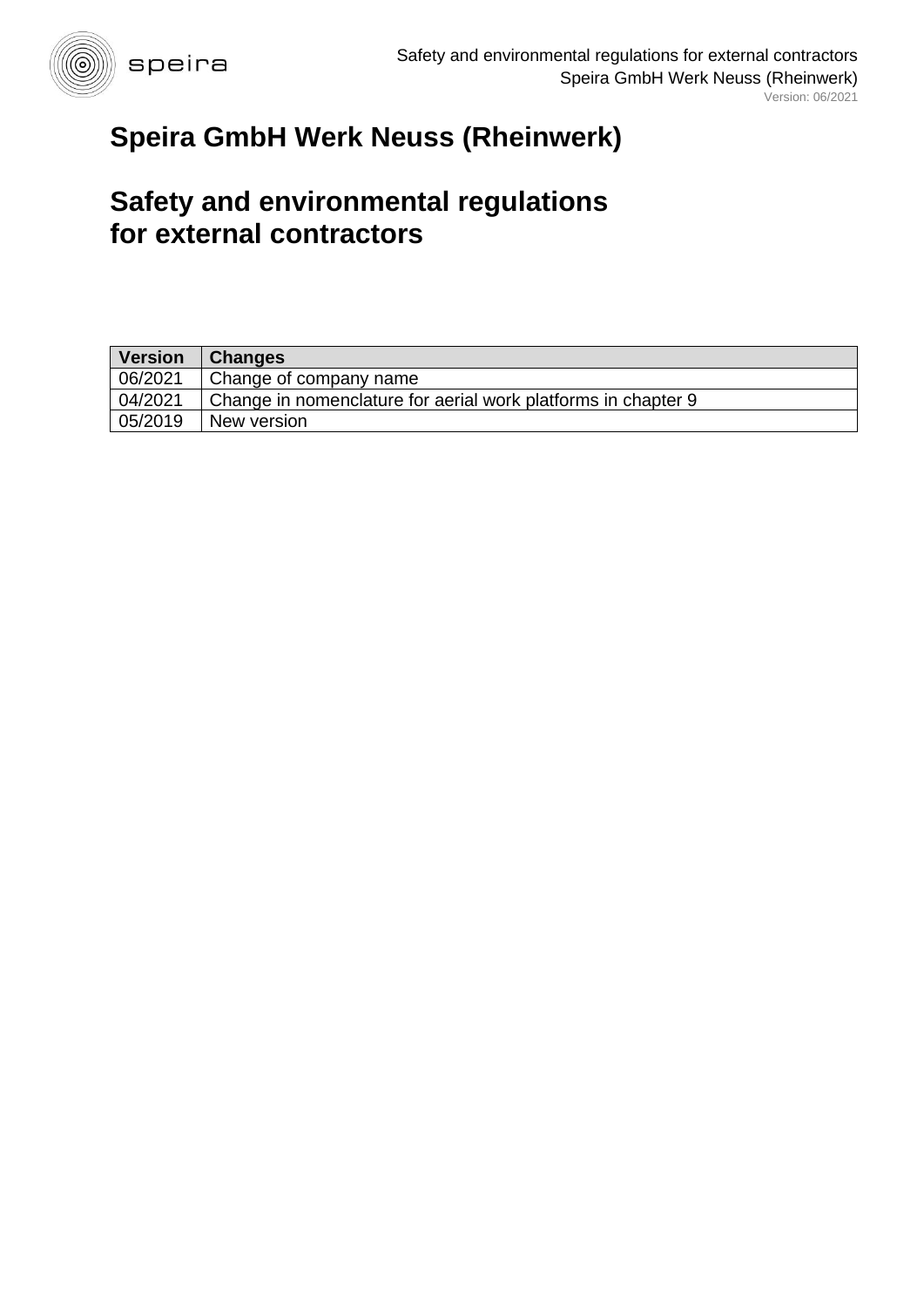

# **Contents:**

| 1  |  |  |  |
|----|--|--|--|
| 2  |  |  |  |
| 3  |  |  |  |
| 4  |  |  |  |
| 5  |  |  |  |
| 6  |  |  |  |
| 7  |  |  |  |
| 8  |  |  |  |
| 9  |  |  |  |
| 10 |  |  |  |
| 11 |  |  |  |
| 12 |  |  |  |
| 13 |  |  |  |
| 14 |  |  |  |
| 15 |  |  |  |
| 16 |  |  |  |
| 17 |  |  |  |
| 18 |  |  |  |
| 19 |  |  |  |
| 20 |  |  |  |
| 21 |  |  |  |
| 22 |  |  |  |
| 23 |  |  |  |
|    |  |  |  |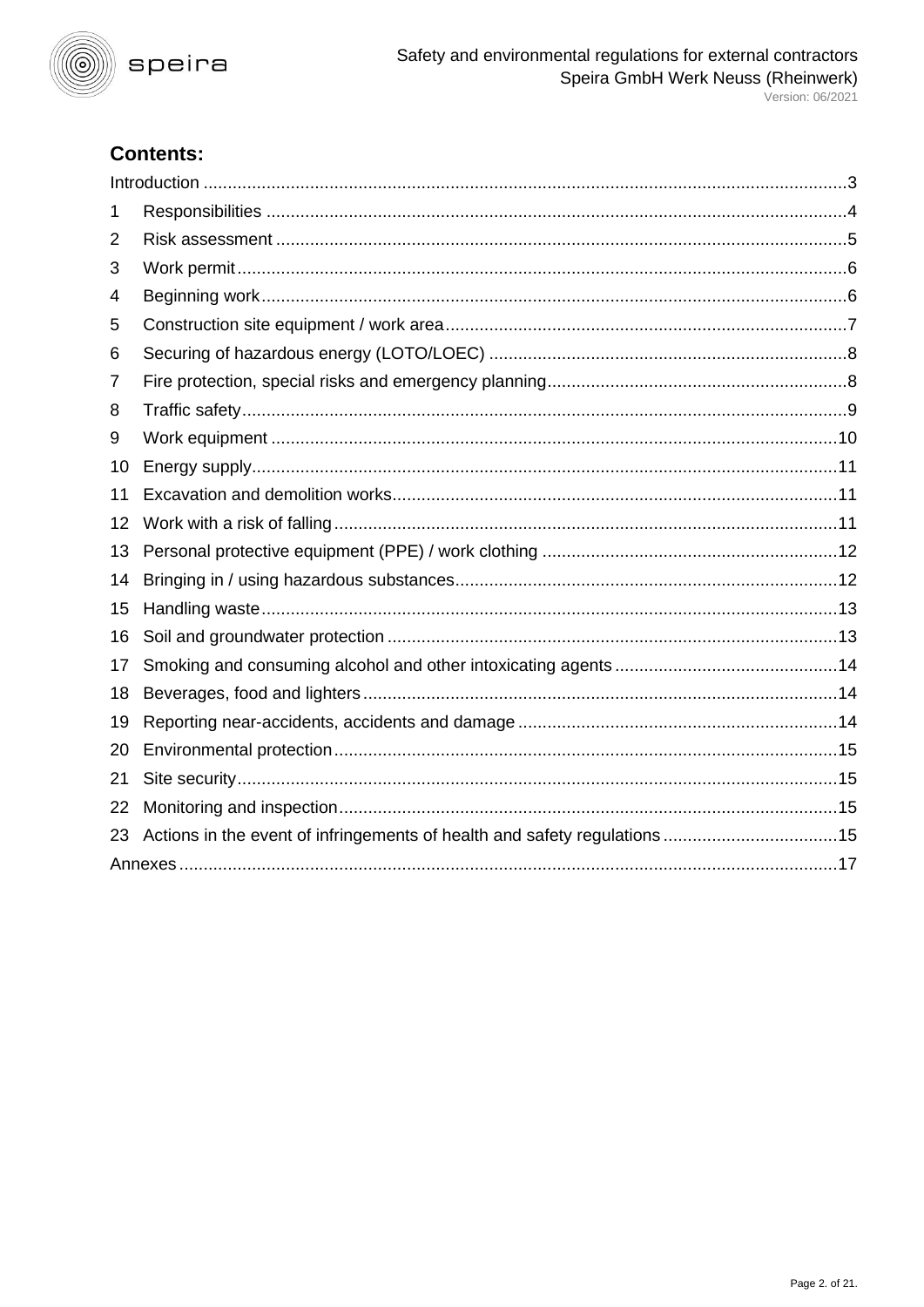

# <span id="page-2-0"></span>**Introduction**

Speira GmbH Werk Neuss (Rheinwerk) (hereinafter referred to as "Speira") assigns the highest priority to protecting the occupational safety and health of its internal and external employees. Speira expects the same from its partners.

#### **"Every person should go home as healthy as when they came to work."**

The Safety and Environmental Regulations for External Contractors and their Subcontractors (hereinafter referred to as "Contractors") are a binding part of the contract and apply to everyone who enters the site.

Deviations or modifications to these regulations are prohibited without approval from the Speira Coordinator.

The safety regulations apply to:

Speira GmbH Werk Neuss (Rheinwerk) Koblenzer Str. 122 41468 Neuss, Germany

#### **Definition of terms:**

| Contractor:         | the contracting partner carrying out the work, including its subcontractors                                                                                                                                                                                           |
|---------------------|-----------------------------------------------------------------------------------------------------------------------------------------------------------------------------------------------------------------------------------------------------------------------|
| HSE:                | Health, Safety and Environment                                                                                                                                                                                                                                        |
| Speira Coordinator: | commissioning party, project manager                                                                                                                                                                                                                                  |
| Cockpit:            | Brief coordination discussion on occupational safety before starting work                                                                                                                                                                                             |
| PPE:                | <b>Personal Protective Equipment</b>                                                                                                                                                                                                                                  |
| PPEaF:              | Personal protective equipment against falls from a height                                                                                                                                                                                                             |
| LOTO/LOEC:          | "Lock Out Tag Out" is the name of the process used to safely activate<br>production plants and secure them against restart, before required<br>maintenance or repair is carried out. At the Neuss site, this procedure is<br>also known as "Lock Out Energy Control". |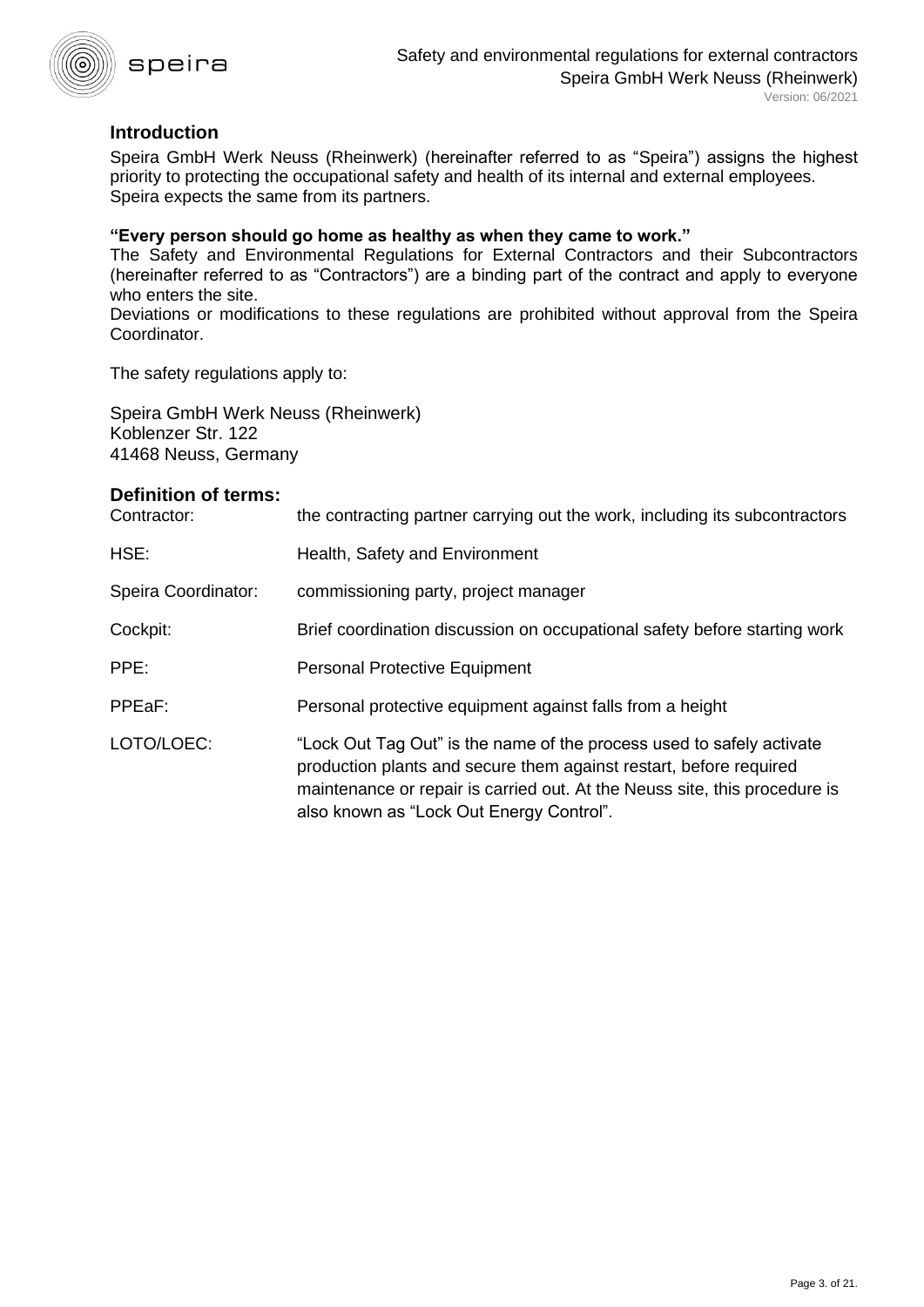

## <span id="page-3-0"></span>**1 Responsibilities**

When carrying out tasks, the Contractor shall guarantee the following:

- All applicable legal regulations and generally accepted rules of technology (standards, guidelines etc.) must be observed by the Contractor's employees. This obligation applies to building protection, fire safety, environmental regulations and safety regulations for external contractors.
- Before starting work at Speira, all contractor employees working at Speira plants must be familiar with the safety rules for external contractors. Compliance with these rules must be guaranteed.
- Work may only commence when all necessary information on the work task and all necessary approvals have been obtained, and all employees are aware of and have understood this information.
- If works are carried out by different contractors, these works must be coordinated between the contractors.

Speira reserves the right to verify compliance with these obligations (the Contractor must provide the relevant documentation on request). If necessary, equipment and tools can be removed from the site.

An authorised representative of the Contractor (supervisor) shall be appointed to the Speira Coordinator after confirmation of the order. This employee must be present at the construction/assembly site at all times and must be fully conversant with spoken and written German.

#### **Responsibility**

The responsibility for the safety of its employees and for all measures necessary for the safe and contractually agreed execution of the work order shall be borne by the Contractor. The Contractor accepts these safety and environmental regulations for external contractors as an integral part of the contract on accepting the order. Details of the necessary measures in the case of reciprocal hazards are described in the following chapters.

#### **Supervision**

The Contractor shall ensure the presence of a German-speaking supervisor. The supervisor, who can also be personally involved in carrying out the work tasks, assuming his/her supervisory tasks are not negatively affected, is to be named in writing to the Speira Coordinator (e.g. on the work permit). It is not possible to commence works without this appointment. The supervisor should monitor compliance with all safety regulations (including these safety and environmental regulations for external contractors) via regular checks. The supervisor, or a person nominated by him/her, must at all times have an overview of the personnel present on site. If there is an attendance record at the construction site, the EM shall ensure that their staff members sign in and out.

#### Sub-contractors

Speira operates on the basis that services are always provided by the Contractor's own staff. The use of subcontractors / leasing companies is permitted.

With the submission of a tender, the intended use of subcontractors should be indicated (citing the trade). The subcontracted firm must meet the same safety and quality requirements as the Contractor (on request, the necessary certificates must also be provided).

The Contractor undertakes to pass on all contractual obligations imposed on it to its subcontractors and to check and implement compliance.

The subcontractor's supervisor must be able to communicate in written and spoken German. Any change in supervisor must be submitted to Speira Purchasing without being prompted.

#### Site meeting

Depending on the complexity of a measure, the Speira Coordinator decides whether a regular site meeting is scheduled. The Contractor's supervisor shall take part in this. Here, individual work steps of the trades must be discussed in good time with the Speira Coordinator and, if appropriate, with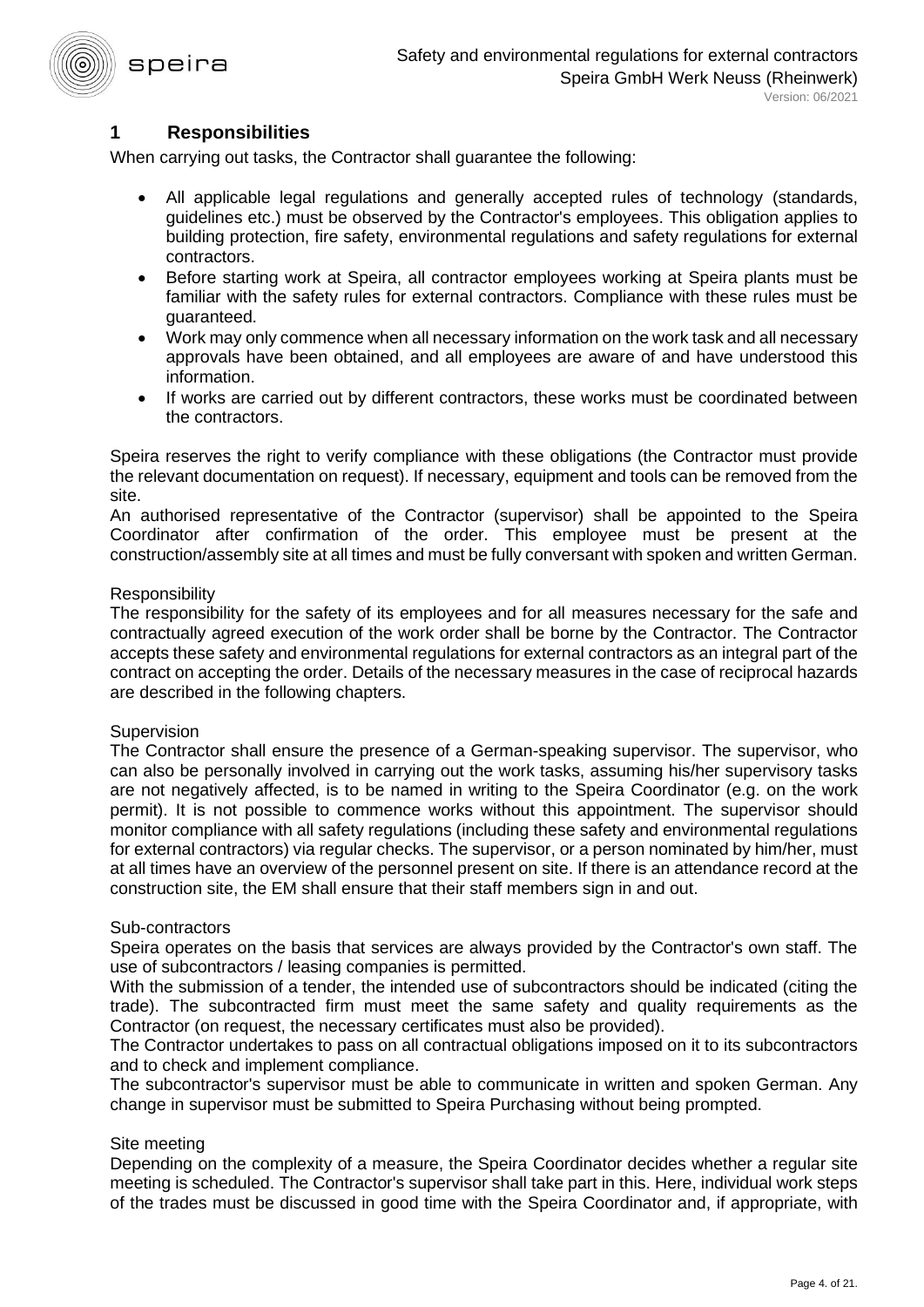

the Health and Safety Coordinator (SiGeKo) before the start of work. Before new works or trades are commenced, discussions are to be held regarding the works. In addition, safety-relevant aspects are to be discussed and appropriate safety measures defined. The Speira Coordinator and, if appropriate, the Health and Safety Coordinator must be provided with a detailed work and deadline schedule in good time before starting work.

# <span id="page-4-0"></span>**2 Risk assessment**

Before commencing any work on Speira's premises, the Contractor must carry out a detailed determination, assessment and minimisation of all risks that may be relevant to the Contractor's employees during the performance of their work, so that risks are excluded or limited to an acceptable minimum level. The corresponding documents (e.g. comprehensive risk assessment, safety and health plan and derived measures) shall be made available by the Contractor to the responsible Speira Coordinator upon request. The Contractor remains responsible for the content and quality of these documents. The Speira Coordinator provides support in drawing up risk assessments with regard to company-specific risks. Please note that the authorisation of the Speira Coordinator is limited to coordinating the work specified in the contract. The Contractor remains responsible for its employees.

#### Installation instructions

Based on its risk assessment, during the planning stage the Contractor should describe high-risk working procedures in installation instructions. These installation instructions should be kept at the workplace and should contain all relevant safety and environmental information, e.g. installation sequence, safety measures for individual work steps, weights etc. The workflow or the installation sequence must be explained with the aid of drawings or sketches. The information in the installation instructions is binding for the execution of the work. The Contractor shall ensure that its operational employees have received training with regard to the installation instructions.

For cranes, mobile cranes or other lifting equipment, the Speira Coordinator must be supplied with floor plans containing all the device and workflow-specific information.

#### Rescue plans

If, in the context of the risk assessment, it becomes apparent that there is a need for a described rescue concept, this must be drawn up in consultation with the Speira Coordinator. (e.g. for work with a risk of falling, working at depth, working in confined spaces etc.)

# **2.1 Commissioning/test phase of the plant**

In consultation with the Speira Coordinator, it will be decided whether an additional risk assessment is required for the commissioning phase, e.g. erection of machinery.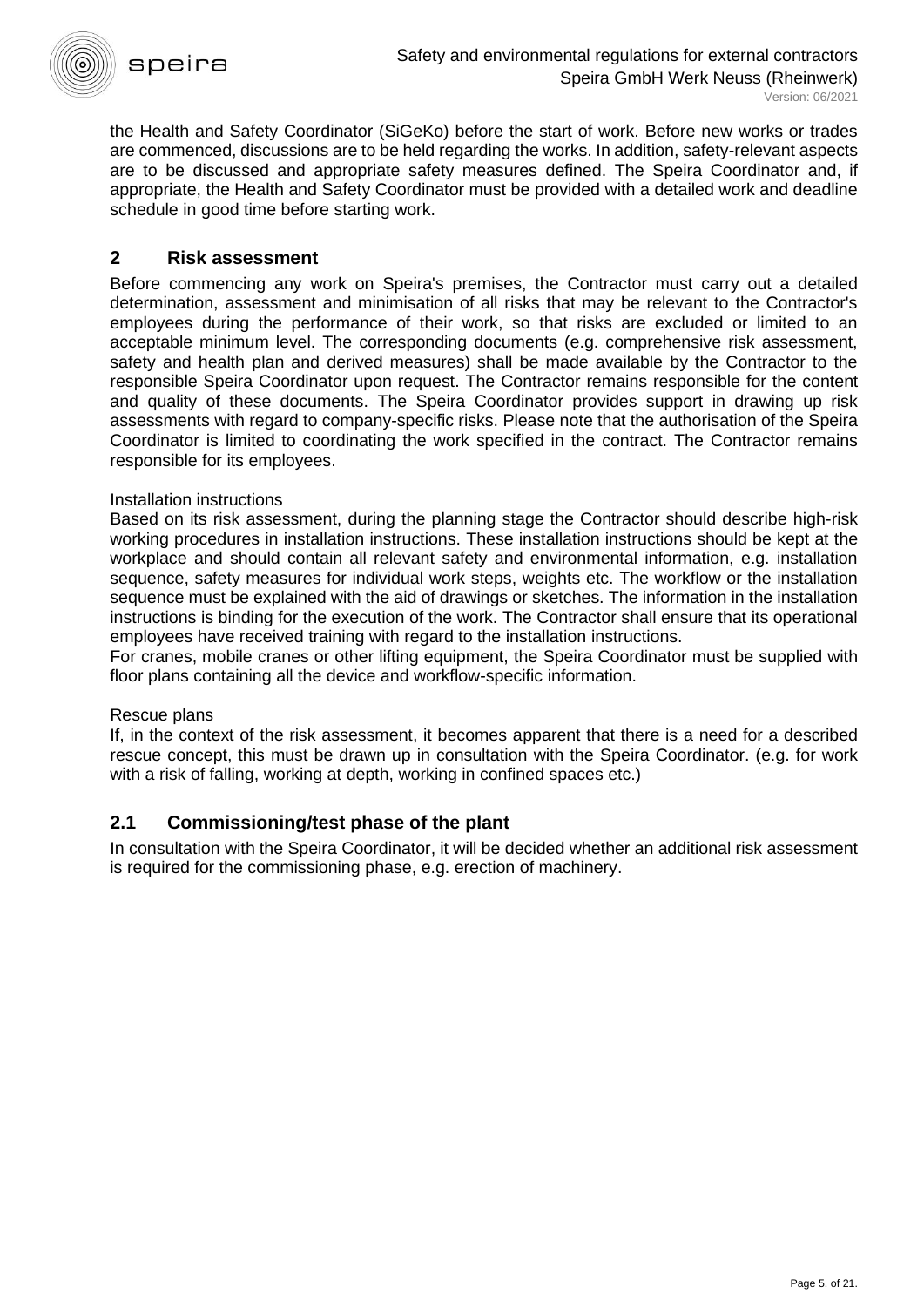

# <span id="page-5-0"></span>**3 Work permit**

Speira shall decide whether the procedure for work permits is to be applied. If necessary, the Contractor's representative shall work together with the Speira Coordinator to draw up a work permit. This must, if required, take place on site and before starting work. Work permits are mandatory in the following cases:

- Working at height
- Hot work
- Work in confined spaces
- Excavation work
- Working on energy sources (electricity, steam, gas, compressed air)

The work permit is issued as a work permit certificate, documenting specific hazards and containing the necessary safety measures.

The Contractor must instruct its personnel and its subcontractors' personnel in the necessary safety measures; this instruction is to be documented by the Contractor. The work cannot be carried out until the work permit procedure has been completed; the Contractor must therefore schedule a corresponding time buffer.

The permit must be carried or displayed in the working area and must be renewed or adapted in the event of a shift change, change in Contractor's representative or a change in the hazard.

Following temporary or final completion of the work, the Speira Coordinator must be informed of the status or the completion of the work.

In the case of work that has an effect on plant function, safety devices or production processes, proof of the proper completion of work must be documented by the Speira Coordinator.

#### **Notes**

The work permit does not release the Contractor from its legal obligations. It is **not** a permit in the sense of the provision of temporary workers, but only serves to improve the coordination of occupational safety measures and communication.

#### <span id="page-5-1"></span>**4 Beginning work**

Before performing any work on Speira's premises, the Contractor must provide the Speira Coordinator with a detailed list of personnel and, if possible, working hours scheduled to complete the project. This list must be updated accordingly in the event of a change of personnel by the Contractor. The updated list must be made available to the Speira Coordinator.

On arrival at the site premises, all employees of the Contractor must report to site security staff, where their presence at the site will be recorded. This procedure ensures the manual registration of personnel. This registration may under no circumstances be made by another person. All employees of an external firm must receive work-specific instruction before starting work. The relevant Speira Coordinator must arrange this in advance.

Signing in

The employees of external firms are to sign in with the site security staff at the start of work. The security staff will – after a general briefing – issue each company employee with a personalised external firm pass that must be returned there unprompted after the end of the work, and will notify the Speira contact person. Suitable identity papers (e.g. identity card) must be carried, as random checks may be carried out.

The client reserves the right to perform random checks of vehicles, tool boxes, bags etc. during entry to and exit from the site.

Any loss of the pass must be immediately reported to the site security staff.

#### Safety instruction

The Contractor is to ensure its personnel and the personnel of subcontractors are instructed on the following before starting work: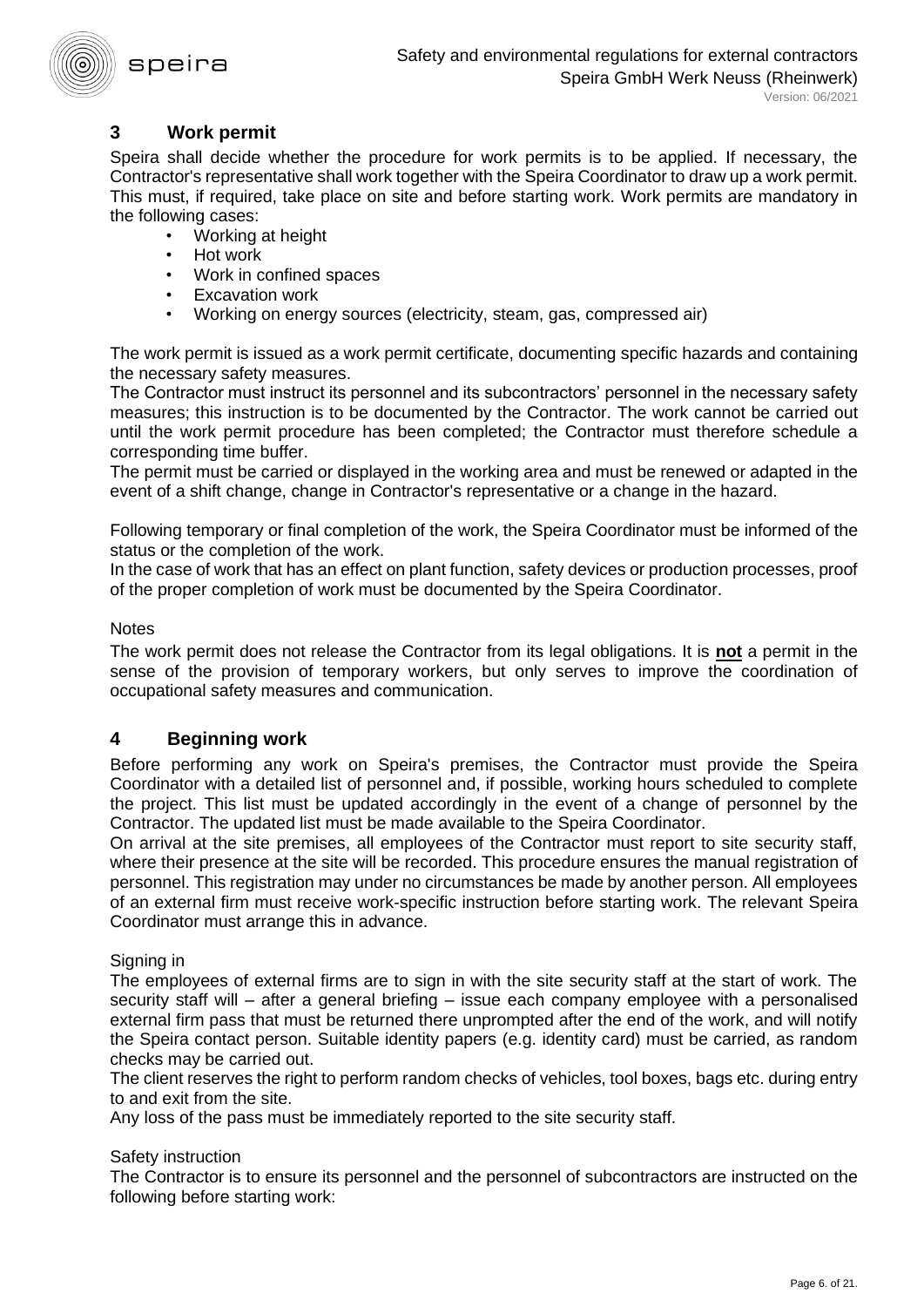

- the content of the Speira Safety Regulations
- other valid statutory and professional association regulations, directives, instructions and operating instructions and manuals, as well as
- workplace-specific hazards and the associated safety measures in accordance with the above-mentioned risk assessment, where appropriate, installation instructions.

Every instruction procedure is to be documented in writing. The documented evidence of the safety instructions provided are to be submitted to the Speira Coordinator on request.

Personnel who have not been instructed are not permitted to work on the site at any time.

#### Working hours

The Contractor is to carry out its work in accordance with the applicable regulations on working hours. The provisions of the legislation on working hours must be observed. Exemptions for work on Sundays and public holidays must be requested by the Contractor from the competent authority. A copy of the approval must be handed over to the client and the Speira Coordinator.

#### Employees

Employees deployed must be adequately empowered to communicate by the Contractor. To achieve this, when deploying employees of different mother tongues it is a requirement that the Contractor's supervisor is competent in German. Employees must be able to provide information to the Speira Coordinator on the work assignment and be able to initiate an emergency call. The Contractor is responsible for understanding the contents of the safety instructions and other instructions given by employees with different mother tongues.

## <span id="page-6-0"></span>**5 Construction site equipment / work area**

The erection of construction site equipment (construction trailer, container etc.) on our site premises requires the approval of the Speira Coordinator.

The Contractor is obliged to lock and secure workplaces, construction sites and storage areas with their own locking equipment where necessary. The Contractor is responsible for ensuring that the workplace is kept clean and tidy during work, and is left clean and tidy at the end of the work.

Damage and untidiness (waste and packaging) caused by movements and the assembly processes of the Contractor on the premises shall be remedied by Speira at the expense of the Contractor. In particular, it should be noted that all infrastructure measures (e.g. scaffolding, construction huts, construction site foundations, access roads, cables, waste facilities etc.) must be removed from the site before the time of acceptance. Otherwise the acceptance procedure cannot be carried out.

Failure to comply with this obligation will cause Speira to perform the required work at the Contractor's expense.

It is absolutely necessary to protect the products from the effects of contaminants (e.g. dust, water, fine particles, welding and grinding residues etc.) caused by the Contractor working above, beside or near the production facilities.

In addition, the introduction of foreign substances (water, dust, chemicals etc.) into the media used in the production process  $-$  such as rolling oils  $-$  is strictly prohibited. The Contractor shall immediately remove any contamination caused by its work and/or report it to the Speira Coordinator.

Escape and rescue routes must be kept clear at all times. The escape and rescue route plans must be taken into account in all planning by the Contractor and its subcontractors. If these are in the area of work to be carried out or if they are negatively impacted by work or in connection with work, these negative effects must be coordinated with the Speira Coordinator in good time in writing and replacement measures must be taken.

All access roads for fire and rescue vehicles must be kept clear. Incorrectly parked vehicles that block emergency routes in particular will be towed away at the expense of the perpetrator.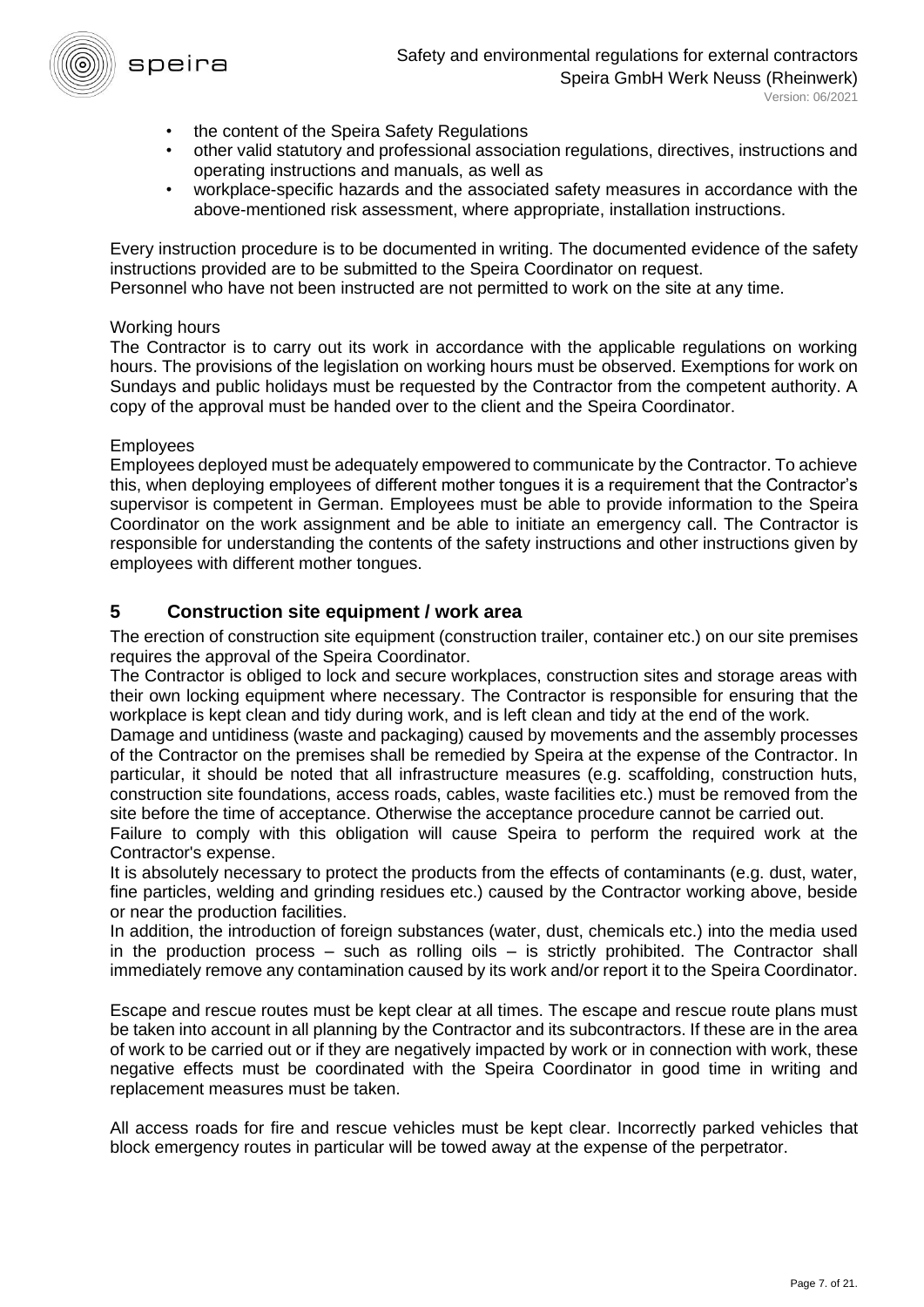# <span id="page-7-0"></span>**6 Securing of hazardous energy (LOTO/LOEC)**

In the case of work on power-operated devices, these must be switched off and de-energised and secured against unintentional switching on.

If the project requires the equipment to be isolated and fully de-energised, please contact your Speira Coordinator for further information and instructions. The Contractor must provide each of its employees with an individual padlock, which is uniquely assigned to the respective employee and company. Exceptions to this procedure require the approval of the Speira Coordinator and a separate risk assessment.

# <span id="page-7-1"></span>**7 Fire protection, special risks and emergency planning**

In the event of an alarm, the occurrence of a fire must be reported immediately in accordance with the emergency concept or by activating the fire alarm. Contractors should be aware of the general rules for fire safety and emergency planning, e.g. conduct in the event of an alarm, hazard telephone, emergency numbers and evacuation routes. The Contractor is required to follow all instructions from Speira employees relating to the prevention of fires and explosions.

# **7.1 Hot work and dust-generating activities**

Hot work involves working with equipment that generates sparks and heat that could cause a fire. Hot work involves the use of naked flames, hot air, as well as work with welding, cutting and/or grinding equipment.

Before commencing hot work on Speira's premises, the following actions must be carried out in collaboration with the Speira Coordinator:

- Determination of the required equipment: Fire extinguishers, blankets, screens etc.
- Joint appointment of the fire safety officer by Speira and the Contractor.

The assigned fire safety officer must be present at all times and continuously assess the risk level during work, during breaks and one hour after completion of the work. The fire safety officer must be trained in handling fire extinguishers.

Every company must have suitable fire-fighting equipment ready for use, with up to date testing and in sufficient numbers.

If hot work is required, a permit for work involving a fire hazard must be obtained.

Dust-generating activities are work in which dust is stirred up, which can trigger an automatic fire monitoring system. The Speira Coordinator must be informed if the generation of dust is to be expected, or if it occurs during the work. Together with the operator, the Speira Coordinator will decide whether fire monitoring systems in or around the work area need to be switched off.

# **7.2 Confined spaces**

Confined spaces are areas including chambers, tanks, vats, silos, pits, trenches, pipelines, channels, chimneys, wells etc. where, on account of their limited expanse, there is a foreseeable specific risk. Before commencing any work in confined spaces on Speira's premises, the following actions should be carried out in collaboration with the Speira Coordinator:

- Determining the purpose of the access and the maximum number of people working in the confined space.
- Documentation of the names of persons admitted into the confined space. The workspace must be blocked for unauthorised persons.
- Definition and preparation of rescue methods, resources and equipment.
- Examining the need for additional measures for other risks, e.g. hot work, securing of hazardous energy (LOTO)
- Identification of atmospheric testing equipment and procedures. The results of the atmospheric tests (before, during and after access) are to be documented. Following a break, e.g. a lunch break, a new test should be carried out.
- Joint determination, designation and documentation of safety monitoring by Speira and the Contractor.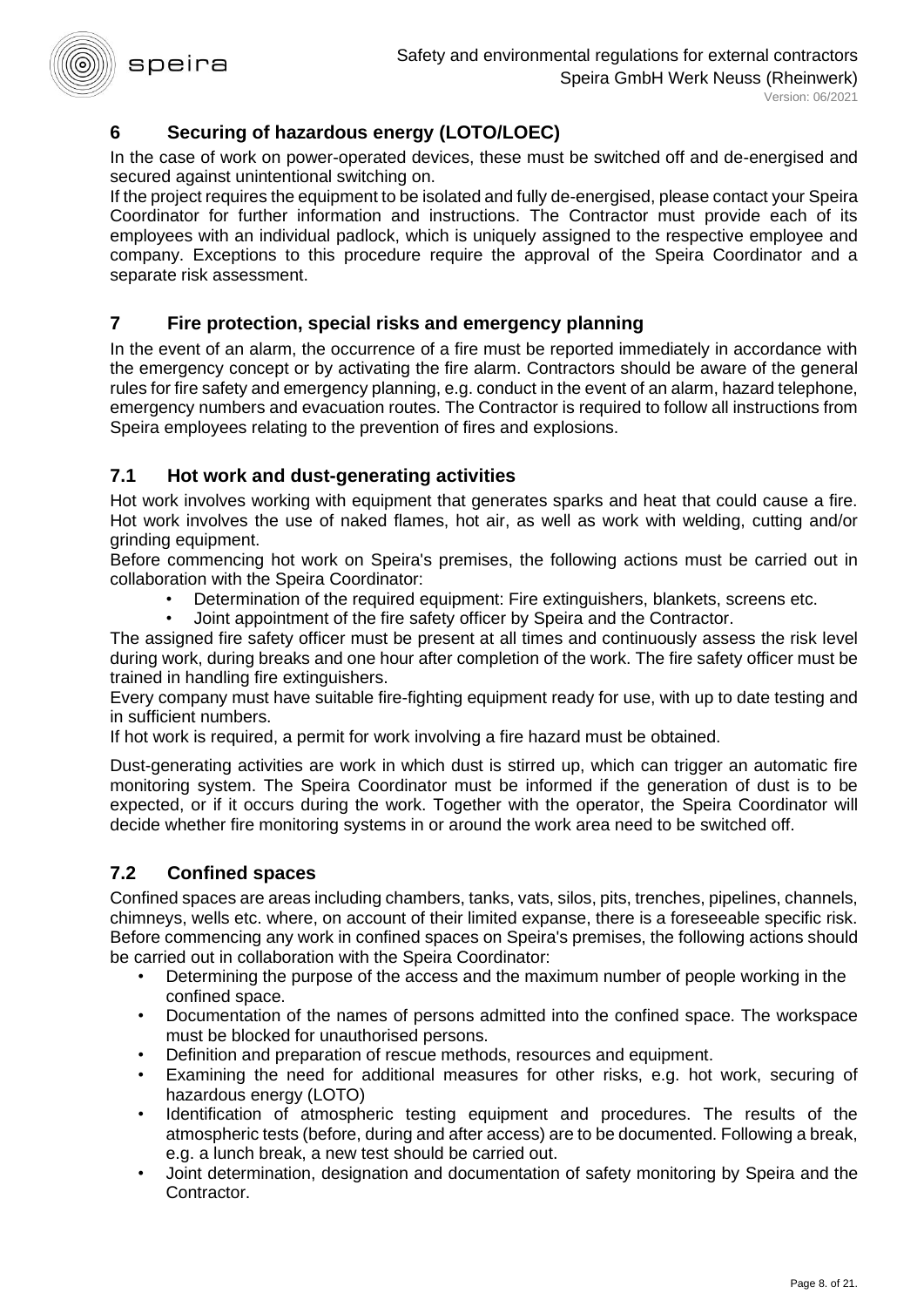

- Determination of personal protective equipment/clothing, safety devices (light, ventilation and corresponding tools)
- Specific information on the atmospheric test (determination of equipment, certificates, qualification of the test engineer etc.)

The specific risks and protective measures for executing the work will be determined in the course of the work permit procedure.

# **7.3 Special risks**

 $\cdot$  CO<sub>2</sub>

Some areas are equipped with automatic CO2 extinguishing facilities. Access to CO2 extinguishing systems and control/operation of these systems may only be carried out by trained and qualified personnel.

• Explosive atmosphere

Explosion hazard areas are marked; access to these areas is only permitted after approval by the Speira Coordinator/system operator. In these areas, special safety and behavioural measures are to be taken in consultation with the Speira Coordinator. The use of mobile phones, electrical equipment and electrical appliances is strictly prohibited.

• Electromagnetic fields

In some areas of the Neuss site, particular hazards may arise as a result of electromagnetic fields. These areas are specially marked. **Wearers of active implants (e.g. insulin pumps, pacemakers) are prohibited from accessing** these areas. Electronic devices may also be damaged by these. Work in these areas must be closely coordinated with the Speira Coordinator.

# **7.4 Conduct in emergency situations**

In the event of a fire alarm, the employees of the external firm must immediately proceed to the assembly point, taking into account the local escape and rescue route plans. The external firm's supervisor must carry out a count to ensure that all the firm's own employees are present and must provide information on this. You must not leave the assembly point until the arrival of the fire brigade / Speira Coordinator, and you must wait for further instructions.

Where necessary, in the planning work it can be determined that attendance records need to be kept that are used for evacuation purposes.

In emergency situations (e.g. fire, explosions, injury and damage (environmental damage/personal injury):

# **444 Site Security (internal site number) Mobile phone: 02131-382-444**

Every company is obliged to create and check the conditions for a functioning rescue chain so that the consequences of an accident can be kept as low as possible.

# <span id="page-8-0"></span>**8 Traffic safety**

- Vehicles may only be unloaded/loaded on site premises after approval from the Speira Coordinator. Vehicles may only be parked in marked/allocated parking spaces. All contractor vehicles are parked at the Contractor's own risk.
- The national road traffic regulations apply on our premises.
- The maximum permissible speed on our site premises is 6 km/h in workshops and 20 km/h outside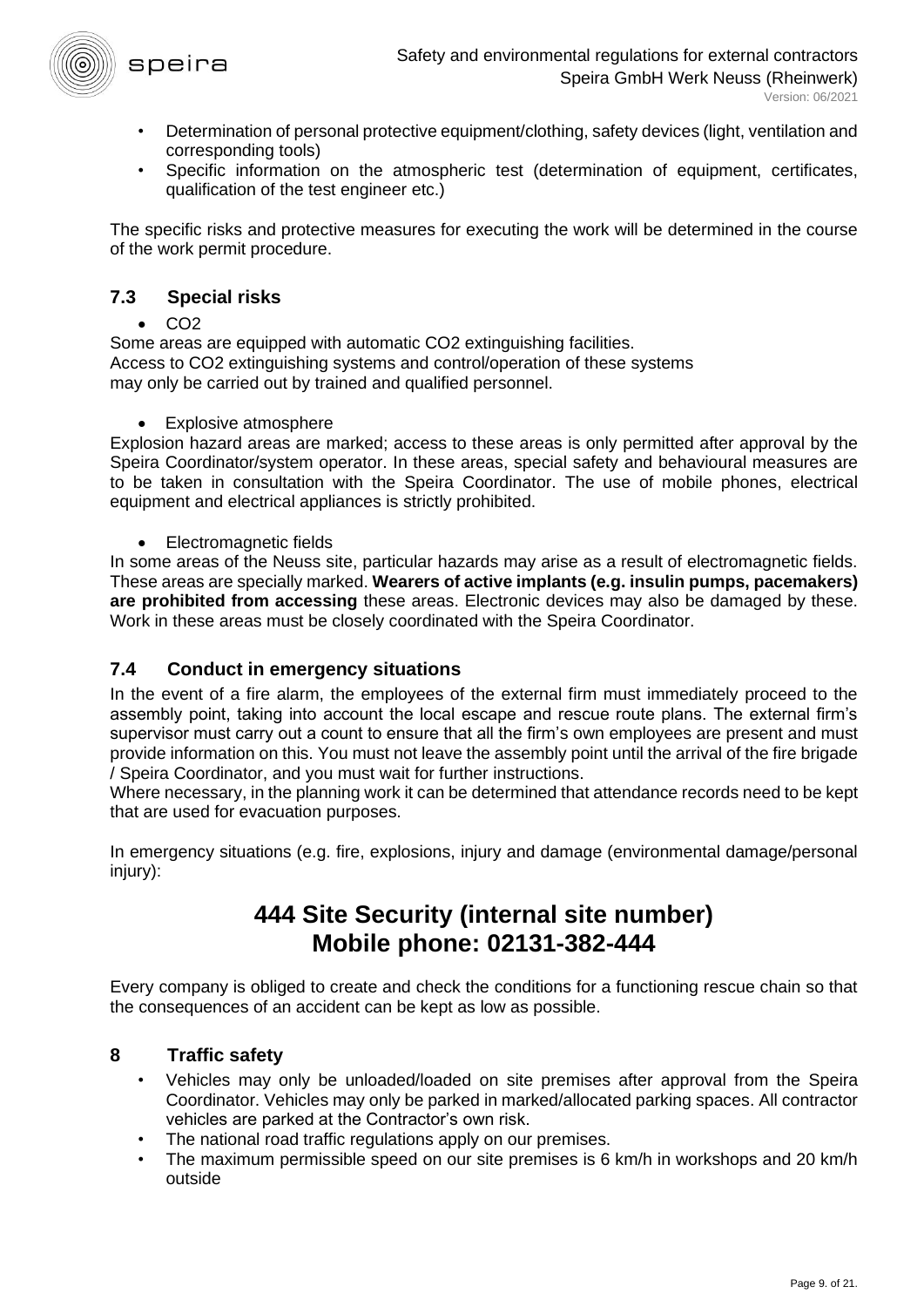

- Vehicles **may not be driven** into the production halls. A special short-term permit may only be granted by the Speira Coordinator for exceptional situations, e.g. loading and unloading.
- Vehicles must be driven through loading and unloading areas at walking speed.
- If there is inadequate visibility when reversing, the driver must be guided by another person. When driving in halls and during loading and unloading (even if these operations take place outside of halls), the hazard warning lights must be switched on.
- During the loading and unloading process, drivers may only be located in the immediate vicinity of the driver's cab. This is to ensure their own safety. The location of the driver is limited to the specified area.
- When leaving the driver's cab, the driver must wear PPE that complies with the local regulations. Pedestrians must use the assigned doors when entering and leaving production halls and warehouses. In the halls they may only be used and be located on the allocated routes that are marked where appropriate.
- It is strictly forbidden to move or stand under suspended loads.
- Remaining on site overnight (e.g. in vehicles) is not permitted under any circumstances.

# <span id="page-9-0"></span>**9 Work equipment**

The Contractor must in all cases provide the equipment (e.g. tools, mobile cranes, forklifts, elevators, scaffolding etc.) necessary and appropriate with respect to safety for the execution of the work. The Contractor is responsible for its own work equipment and for the personal belongings of its employees.

At the request of the Speira Coordinator, the corresponding valid test certificates for the work equipment and the relevant qualification of the employees must be submitted.

Mobile work equipment must be marked with the company name.

#### Use of Speira work equipment

The use of Speira's own equipment (e.g. cranes, machinery, machine tools, tools etc.) by the Contractor's employees is prohibited unless approved by the Speira Coordinator. Proof of suitable qualifications for the operation of the equipment must be provided to the Speira Coordinator. Before using the Speira equipment, the Contractor's employees must be properly trained by Speira staff. Proper execution of this Speira instruction must be documented.

The tools, equipment and machinery used must be in a perfect and tested condition and must not be damaged in any way. If there are doubts regarding the safety-related condition, the client reserves the right to prohibit the use of work equipment. The operating instructions and the documentation for the recurring tests should be kept at the workplace.

In buildings, the operation of internal combustion engines is prohibited at all times. If the use of vehicles and machinery is unavoidable, compensation measures such as particulate filters, connection to a ventilation system etc. must be taken.

Due to the particular load on construction sites, electrical equipment such as hand-held power tools, extension cables or cable reels must be suitable and approved for this application, e.g. by overheating protection device, splash protection, rubber protection.

Electrical equipment must be supplied with electricity via special supply points. Deviations from this must be agreed with the Speira Coordinator. Electrical installations and equipment must be checked for modifications before commissioning and restarting. In addition, they must be checked at regular intervals. The tests must be documented in test logs.

Special safety regulations apply to the area of electrolysis, which must be discussed in detail with the Speira Coordinator.

Before using a scaffold, each external firm must carry out a visual inspection of the scaffold and sign it off on the release form.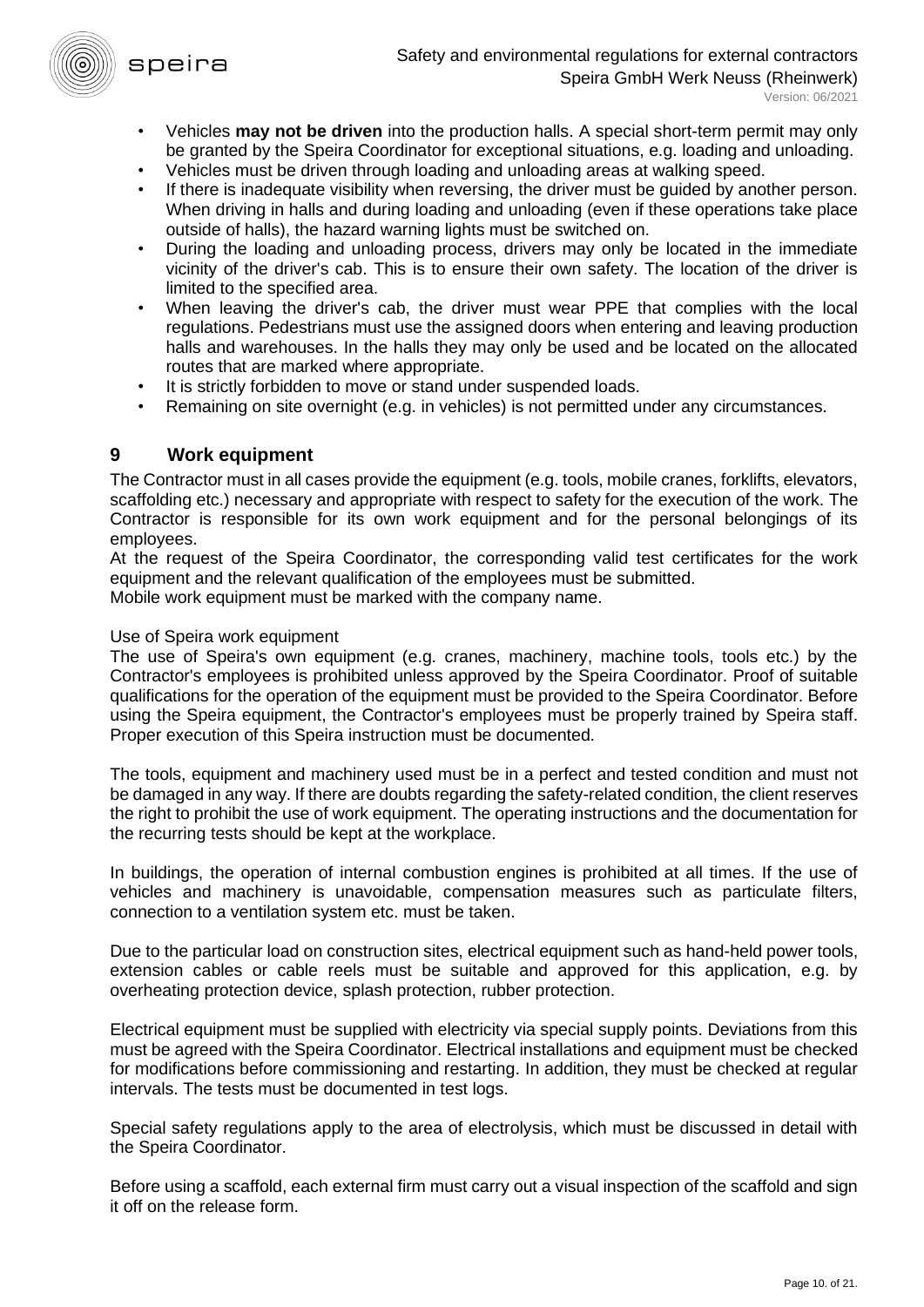

When setting up/using machinery (truck cranes, concrete pump vehicles, aerial work platforms etc.), the load-bearing capacity of the subsurface and the necessary safety clearances must be assessed in consultation with the Speira Coordinator before starting work.

When using machinery with a particular external hazard (e.g. aerial work platforms/scissor lifts, excavators, mobile cranes), the following are to be submitted to the client:

• Driving licence, work order and current instructions for the driver

If there are no additional dangers arising from the documented risk assessment, the user of a scissor lift need not be attached during usage, but must always be attached when the platform is moving. The security of the person must be ensured by an appropriate restraint system on the scissor lift. At least two people must be deployed to operate aerial work platforms; users of a telescopic aerial work platform must always be attached.

## <span id="page-10-0"></span>**10 Energy supply**

If the energy supply (e.g. electricity, compressed air, water, gas etc.) is needed for the work of a Contractor, the Contractor must obtain the approval of the Speira Coordinator. Any switching operations in our installations are strictly prohibited.

Restoration of the normal operational supply must be coordinated with the Speira Coordinator.

Conversion work, modifications or temporary repairs are not permitted on energy-carrying installations / installation parts.

Any defects found in electrical installations must be repaired immediately by a specialist / qualified person or the affected equipment must be immediately replaced. Overload fuses, circuit breakers and similar safety devices must not be bypassed, short-circuited, switched off, removed or otherwise manipulated.

The cables used must be in perfect working order. Building site distributors and RCCBs must be checked every working day. The checks must be documented on site. Building site distribution boxes are to be grounded separately.

Fuses (RCCBs) and isolators may only be removed, replaced or operated by a Speira electrician in consultation with the Speira Coordinator.

#### <span id="page-10-1"></span>**11 Excavation and demolition works**

In consultation with the Speira Coordinator, appropriate measures must be taken to prevent or minimise damage to gas, sewer, water and electricity networks.

Effective measures against the spread of dust during excavation, earthmoving and demolition work must be taken at all times.

Working below ground level requires an additional work permit for excavation work and earthwork.

Before the start of demolition work, necessary measures (e.g. static inspection, dismantling plan, cordoning-off measures etc.) must be agreed with the Speira Coordinator.

#### <span id="page-10-2"></span>**12 Work with a risk of falling**

When working where there is a risk of falling (possible drop height > 2 m or less, if required by law, or determined in the risk assessment), the area immediately under the work area must be secured by suitable cordoning-off measures (e.g. chain, signs) to prevent dangers associated with falling objects.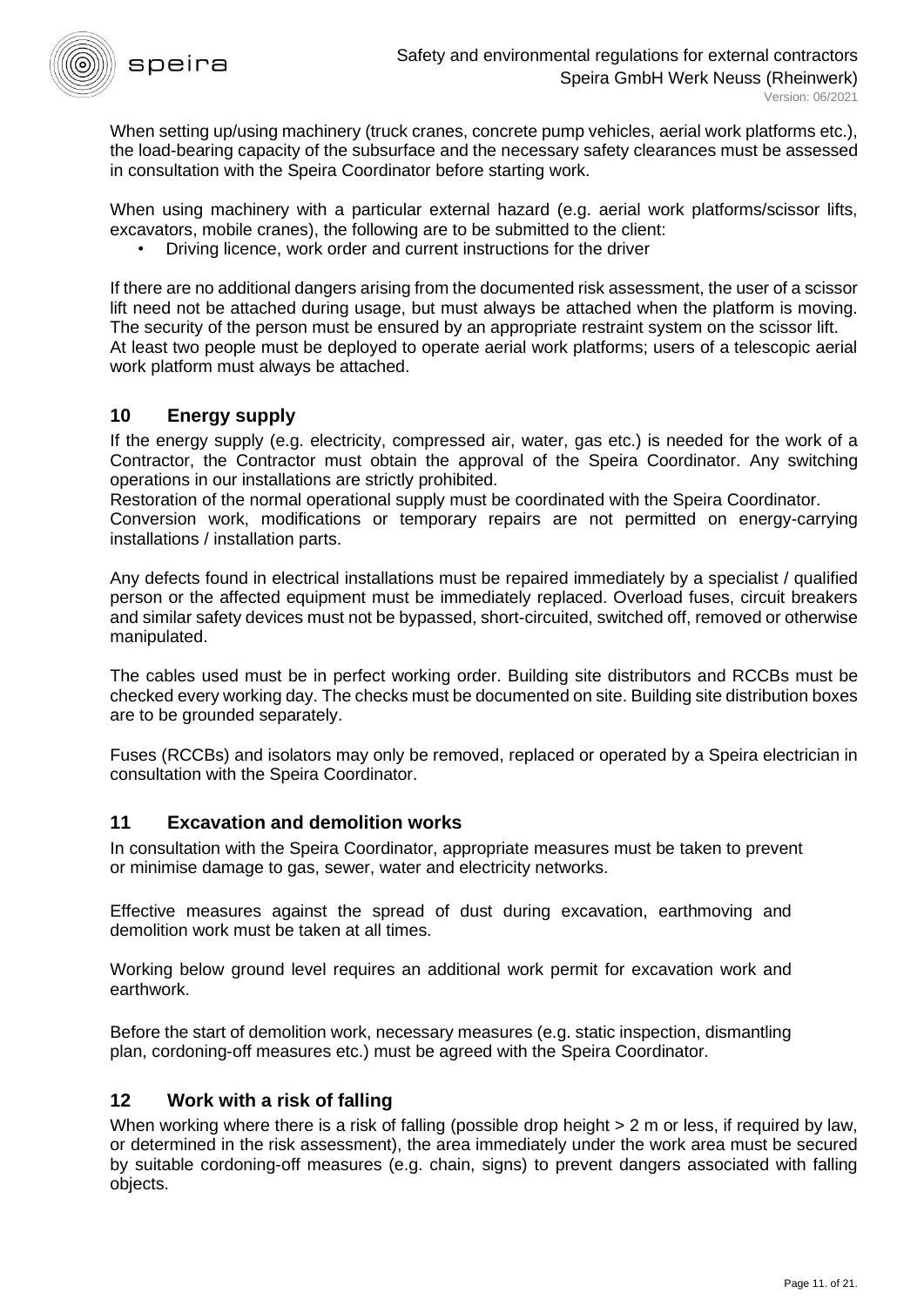

If technical measures are not applicable, the safety of persons must be ensured by means of a safety net or personal protective equipment (PPEaF).

Mobile lifting platforms may only be operated by qualified personnel. The operating instructions must be observed. If necessary, suitable fall protection and safety devices against crushing and cutting hazards must be present. (see also chapter 9)

Openings (e.g. skylights, window hinges, smoke vents) in roofs must be reinforced with side protection devices and secured with protective covers or safety nets.

Roofs and components that are not equipped with fall protection may only be entered via special footbridges and walkways (at least 0.5 m wide). The accessibility of roofs must be clarified with the Speira Coordinator.

# <span id="page-11-0"></span>**13 Personal protective equipment (PPE) / work clothing**

Before the start of work, personal protective equipment corresponding to the existing hazards must be specified in writing in the context of the risk assessment in accordance with the general safety rules. The Contractor must make the PPE available to its personnel in sufficient quantities at all times, and must monitor its use.

In certain areas of the Neuss site, special PPE must be worn on account of particular hazards. These include hazards from liquid aluminium and risks of electric arcs. If activities are carried out in these hazardous areas, the Contractor must coordinate with the client how the issuing of the special PPE is to be agreed.

Any further hazards are to be identified via the work permit procedure, and appropriate measures must be derived accordingly.

In addition to the general safety rules, the following applies:

- On construction sites and for the driving of industrial trucks, at least ankle-high safety shoes of category S3 must be worn.
- For work in explosion hazard areas, the PPE to be worn must be coordinated with the Speira **Coordinator**

All the Contractor's employees must be clearly identified with the company name and their name on their helmets.

# <span id="page-11-1"></span>**14 Bringing in / using hazardous substances**

The introduction, use and storage of hazardous materials onto Speira premises must be considered by the Contractor in the risk assessment prior to commencement of work. The working and hazardous substances are to be stored only in approved containers. It is particularly important to ensure that no confusion with food containers is possible. Substitute substances are to be used at the request of the client (substitution). Current safety data sheets must be available at the workplace.

Prohibited substances:

- Substances/materials containing asbestos
- Chlorinated hydrocarbons (e.g. cleaning agents)
- Substances containing CFCs (e.g. refrigerants)

Restricted substances:

- Radioactive substances
- Acutely poisonous substances
- Carcinogenic, mutagenic and reprotoxic substances
- Biological substances (enzymes, germs, microorganisms)

The approval of the Speira Coordinator must be obtained prior to the start of the work if the Contractor intends to use restricted substances.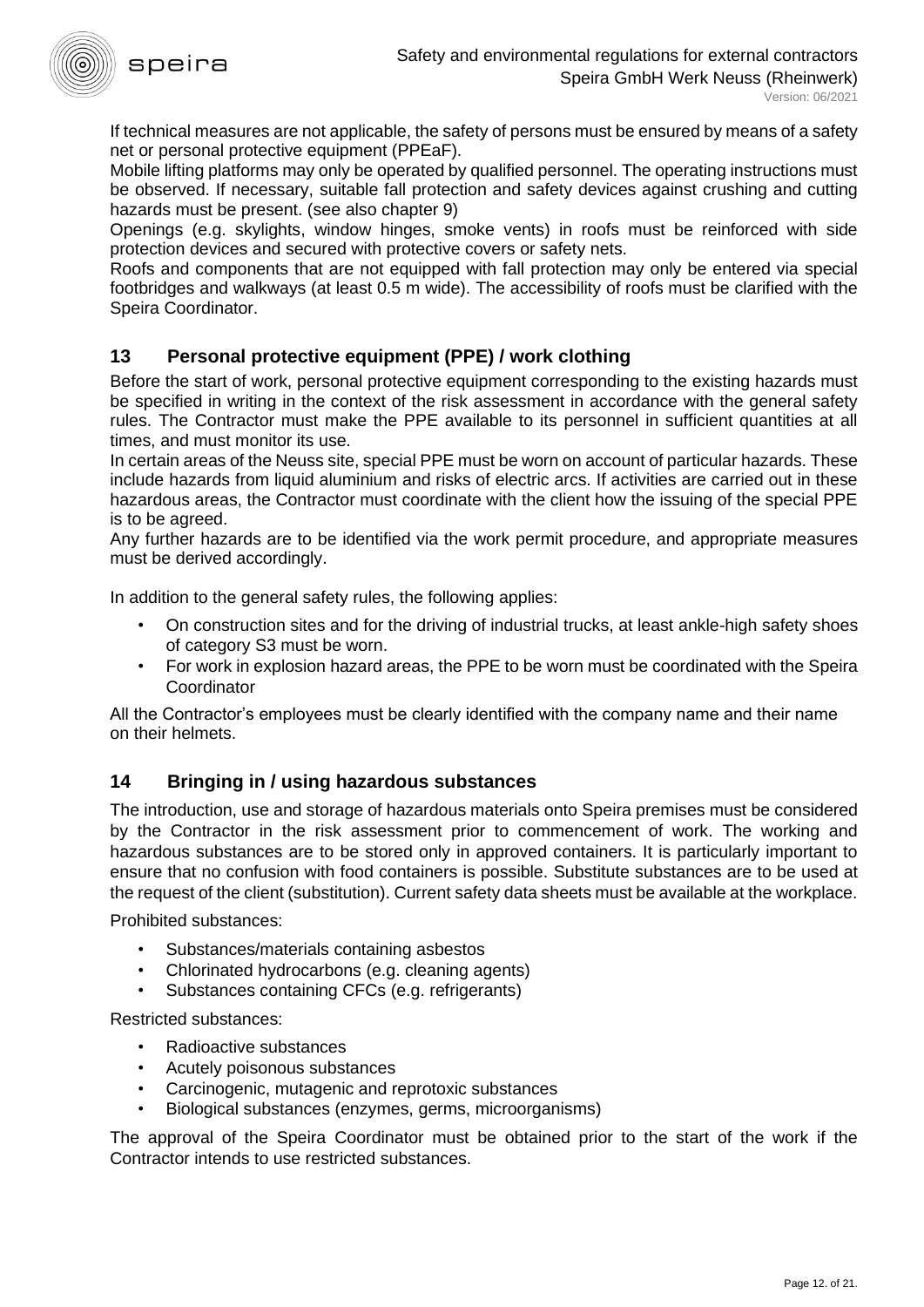

When using hazardous substances on Speira's premises, the Contractor must limit the quantities to the absolute minimum necessary. Hazardous substances that are no longer required must be removed immediately from the site premises in the course of the work.

All containers are to be marked by the Contractor as follows:

- Container contents (details of the registered trade name)
- Hazard symbols (according to national legislation) or hazard pictograms (GHS)
- Dangerous Goods (GHS) or Hazard Statements (H-phrases)
- Safety texts (GHS) or safety instructions (P-phrases)
- Name and address of the Contractor/subcontractor
- Date

The relevant regulations for the handling of industrial and hazardous materials are to be observed.

For hazardous substances, appropriate storage facilities must be set up in accordance with the Technical Rules for Hazardous Substances (TRGS), the German Ordinance on Installations for Handling of Water-Polluting Substances (AwSV) and the guidelines of Speira project management with clearly visible warning signs. Storage locations must not be publicly accessible.

## <span id="page-12-0"></span>**15 Handling waste**

Waste disposal must always be agreed in advance with the Speira Coordinator.

#### **Contractors are not entitled to carry out the following actions:**

- Bring waste from outside to our premises
- Store waste anywhere other than in the appropriate containers
- Store waste in a way that could pollute the environment (e.g. leaks, weather conditions etc.)

Speira reserves the right to submit retroactive billing for waste disposed of in breach of contract. This type of invoice will incur additional costs for the collection, sorting, laboratory analyses and transport of waste and, where appropriate, for the removal of soil contamination caused by the Contractor.

If the Contractor's scope of performance includes the dismantling of buildings, machinery or plant, the Contractor shall sort the resulting waste materials into appropriate groups (e.g. cables, oilcontaining; cables, oil-free; scrap, oil-containing; scrap, oil-free; etc.). The parts are to be broken down so that they fit into the containers.

The Contractor is obliged to sort the generated waste according to type.

In consultation with the Speira Coordinator, the waste collection containers provided by Speira on the site premises may be used.

All hazardous waste materials (e.g. batteries, capacitors, lamps etc.), as well as waste materials for which there is a lack of clarity concerning their handling/storage, must be submitted to the waste disposal site by arrangement

(Mon-Fri: 8 a.m. – 3 p.m.).

If hazardous waste is disposed of independently, proof of this must be provided to the Speira Coordinator without being prompted.

# <span id="page-12-1"></span>**16 Soil and groundwater protection**

The Contractor must ensure that all legally prescribed preventive measures are complied with in order to prevent hazardous substances from entering the soil, the groundwater and the sewer system.

In the event of an accident or leakage (release/ingress of hazardous substances into the soil/sewer system), the site safety officer and the Speira Coordinator must be informed immediately so that further action can be taken in accordance with the existing emergency plan.

The Contractor is obliged to bear any costs incurred by the abandoned waste or contamination of soil, groundwater, sewers and drainage ditches as a result of leaks, accidents etc. incurred and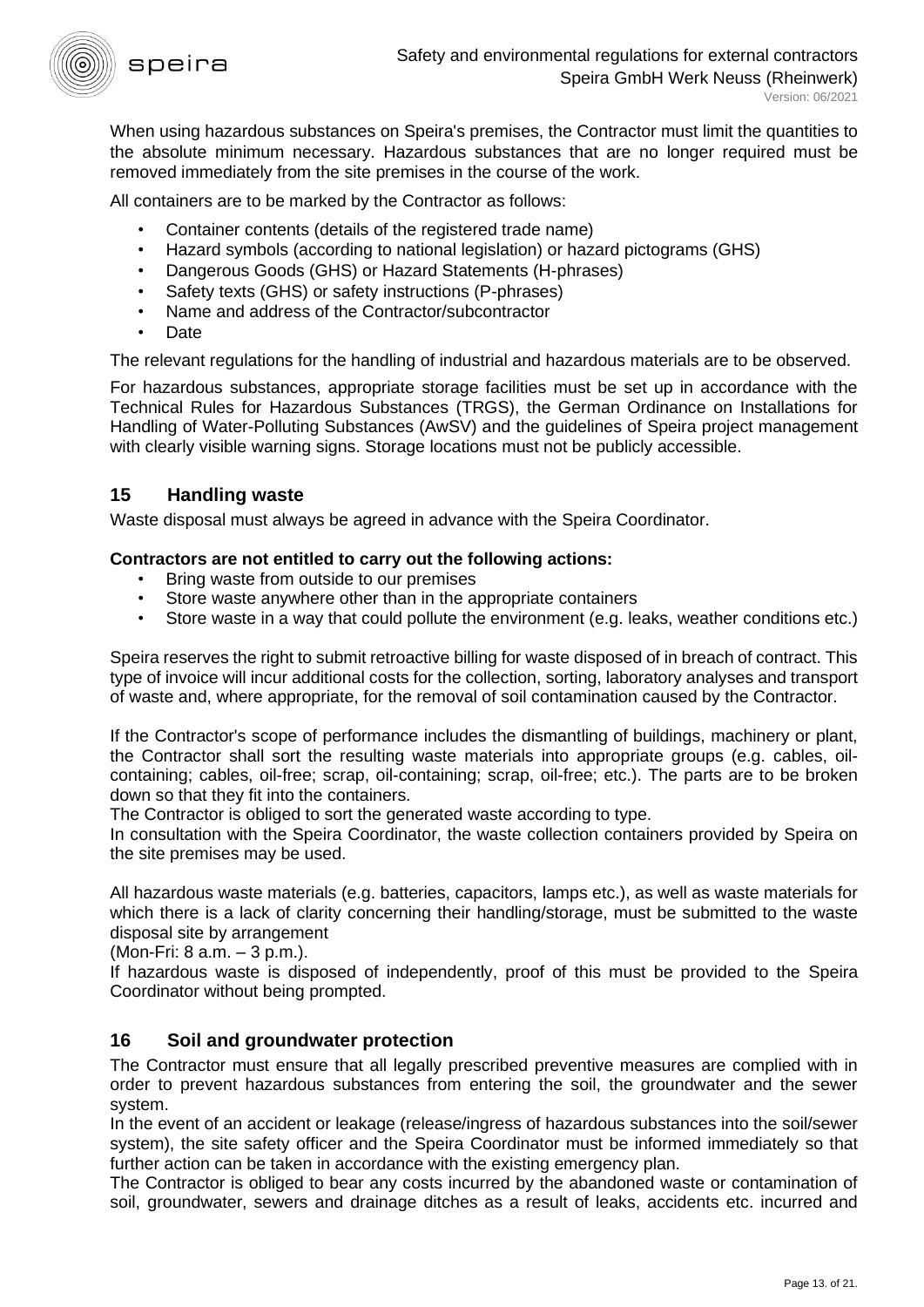

caused by the work of the Contractor on our premises. This means that the Contractor will be responsible for all ground/groundwater remediation costs, as well as the costs of previous investigations and laboratory analyses. The Contractor is to consult with Speira and is obliged to carry out the remedial measures so that the statutory limits are fulfilled again.

# <span id="page-13-0"></span>**17 Smoking and consuming alcohol and other intoxicating agents**

The possession, consumption and distribution of alcoholic beverages and drugs is strictly prohibited. In addition, it is strictly prohibited to enter the premises when under the influence of drugs and/or alcohol.

Each Contractor must immediately refer employees who have a reasonable suspicion of alcohol or drug influence to the site premises (medical drugs are also to be understood as having an intoxicating effect). The client reserves the right to issue such persons with a longer-term or unlimited site ban.

<span id="page-13-1"></span>There is a site-wide ban on smoking. Smoking is only permitted in the designated smoking areas

## **18 Beverages, food and lighters**

Storing and bringing of food and drink into production areas or their surroundings is strictly prohibited. Suitable social spaces for the consumption of food and drinks are allocated by the Speira Coordinator.

Beverage cans are prohibited on the site premises. Gas lighters and other pressure vessels, such as dosing aerosols, must not be carried on one's person when working in hot areas. Strong radiant heat may cause them to explode.

Plastic waste, scraps of food, oily cleaning cloths or wood as well as wet paper must not be allowed to enter scrap metal and metal containers. **There is a risk of explosion if these items come into contact with liquid aluminium.**

Plastic cups from dispensing machines, PET bottles or beverage cartons can be disposed of via recycling stations or trash cans.

#### <span id="page-13-2"></span>**19 Reporting near-accidents, accidents and damage**

The Contractor shall promptly notify all near-accidents, accidents (including entries in the first aid book) or damage occurring while working on the premises of Speira to the responsible Speira Coordinator and site security staff, indicating the course of events.

Speira reserves the right to investigate any case together with the Contractor.

# **Emergency number for environmental damage, property damage and personal injury: 02131 - 382 – 444**

First aid supplies are located in the respective operating areas. Every external firm must bring sufficient first aid kits with it.

Unsafe conditions or actions which could result in an accident or damage are also to be reported as near-accidents to the responsible Speira Coordinator or operations manager. Alternatively, nearaccidents can also be reported to the central specialist department by e-mail:

# **Beinaheunfaelle.Rheinwerk@hydro.com**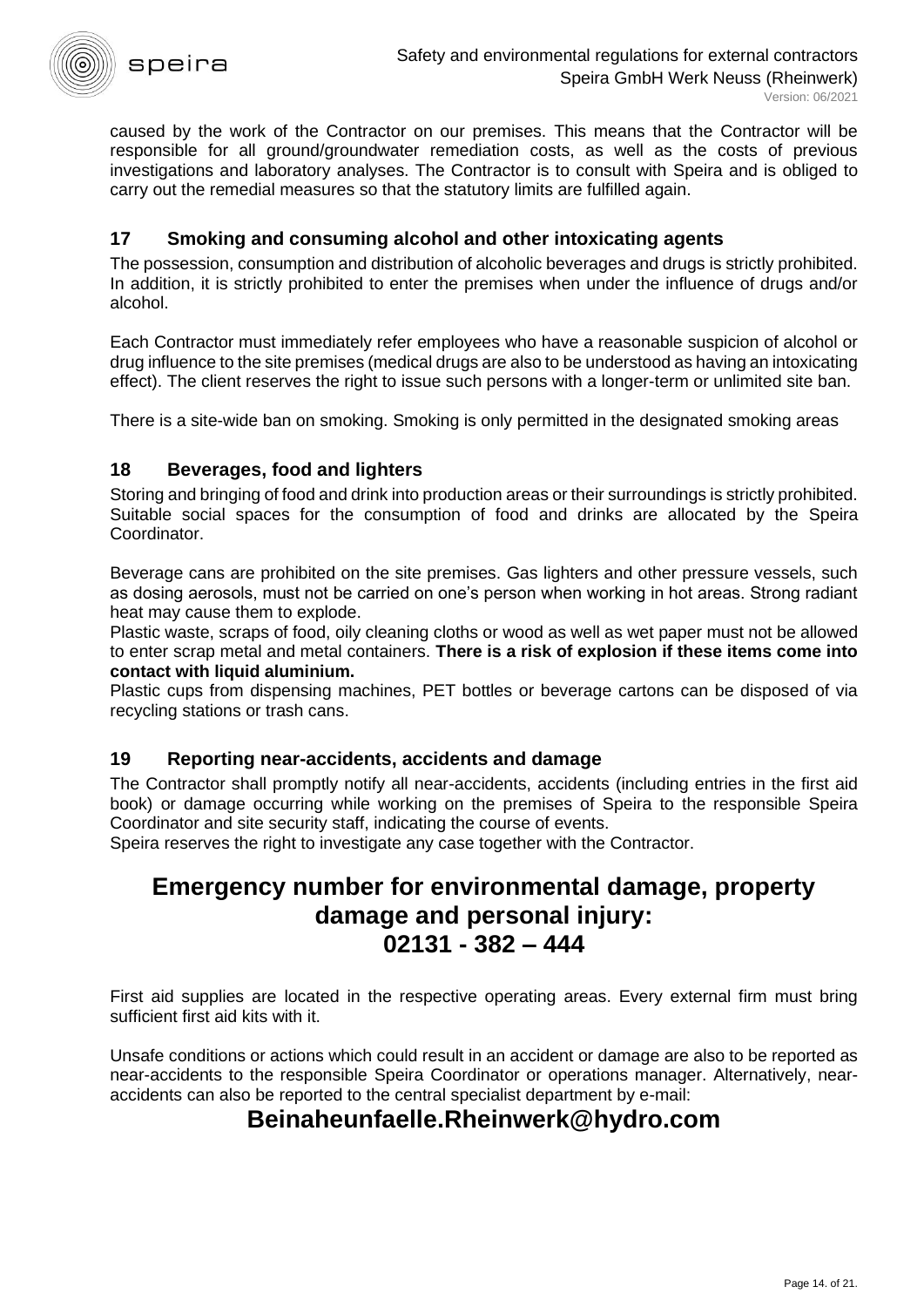

# <span id="page-14-0"></span>**20 Environmental protection**

The Contractor is obliged to avoid emissions during the delivery, construction and assembly work carried out by its maintenance team. The Contractor is to inform itself and its team regarding the emission limit values at the site and ensure compliance with them. If the emission limit values are exceeded, the necessary measures must be taken in agreement with Speira to reduce these emissions below the required limit values. Such measures do not entitle the Contractor to additional financial compensation or to an extension of the agreed construction period.

At the request of Speira, the Contractor will provide expert opinions demonstrating that the emission limit values have not been exceeded.

The obligation to comply with the legal safety obligation is the sole responsibility of the Contractor. If defects found after acceptance are remedied, the Contractor must ensure that all necessary precautionary measures are taken.

The Contractor is obliged to use resources (raw materials, water, energy) as sparingly as possible and to take all possible and reasonable measures for the protection of the environment, humans, animals and property. In the event that such actions of the Contractor have an impact on the operations of Speira or other local contractors, the Contractor shall inform Speira and follow all necessary guidelines and instructions.

## <span id="page-14-1"></span>**21 Site security**

The Contractor is aware that only those who have successfully completed Speira's safety training will be given access to the Speira site. The Contractor shall ensure that all its own employees and all employees of subcontractors have successfully completed the training and comply at all times with all related access and safety regulations. If this is not the case, Speira shall be entitled to expel these employees from the company premises without any countermeasures being carried out on the part of the Contractor.

When entering the site, the Contractor will coordinate all activities with its employees on site, other contractors employed by Speira and representatives of Speira. Consideration for others and the work they do is required at all times. Contractor employees at the site must take into account that the activities of the Speira employees, which ensure the continuation of the business operations of Speira, always have priority.

The Contractor must immediately comply with all requirements in HSE requests from the site security office, the HSE department and the Speira Coordinator. Furthermore, they are to permit inspections of their vehicles, tool boxes, bags etc., which have to be carried out during the entry and exit to the site premises by the site security staff.

Only with the express permission of the Speira Coordinator is it allowed to film or photograph on the premises.

Should it be necessary to produce photographic material in order to draw up tenders, the relevant Speira Coordinator may, after consultation with the management, issue a special permit to that effect.

# <span id="page-14-2"></span>**22 Monitoring and inspection**

Speira regularly conducts site visits to verify the on-site security situation. If any misconduct is detected, the authorised representative of the Contractor (supervisor) and the Speira Coordinator will be informed. The Contractor's obligation to carry out its own compliance monitoring measures remains unaffected.

# <span id="page-14-3"></span>**23 Actions in the event of infringements of health and safety regulations**

Violation of agreed work instructions and safety regulations constitutes a breach of contract and may result in the expulsion of an employee of the Contractor from the site premises and termination of the contract concluded with the Contractor. Any costs incurred by Speira as a result of the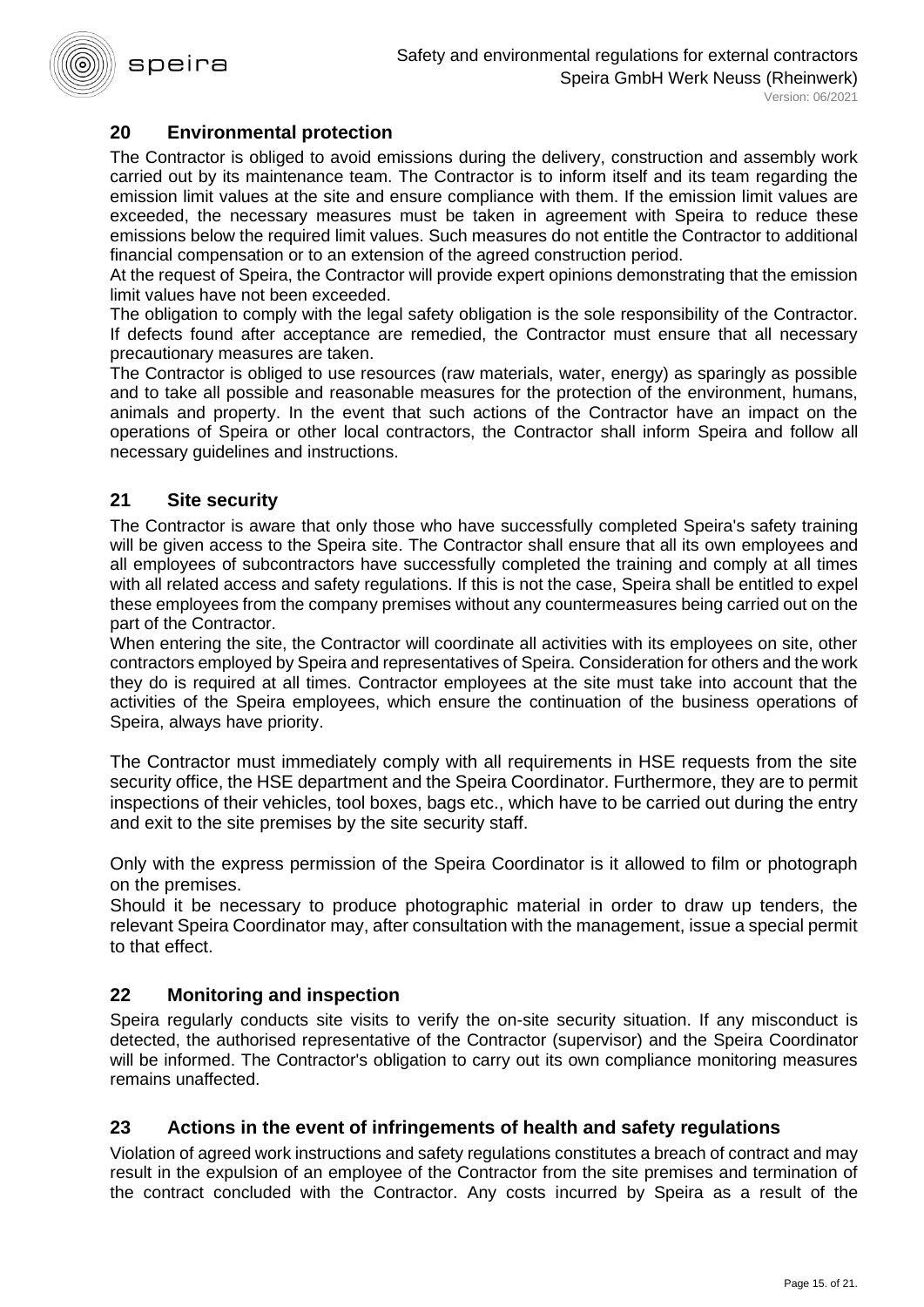

Contractor's actions to ensure compliance with the aforementioned orders and instructions shall be charged to the Contractor.

Any breach of HSE regulations, either in the safety and environmental regulations for external contractors or in other applicable safety requirements, are taken seriously by Speira and dealt with appropriately.

Violations may result in action under Speira's Four-Violation Rule.

The measures are graduated and will only be carried out in a fair, four-eyes process if there are good reasons to do so. Informal counselling and instruction is the most effective way to deal with minor HSE violations. Repeated or serious misconduct shall result in warnings or other actions such as ejection from the site, which are graded according to the severity of the violation.

In severe cases, Speira shall be entitled to remove any person from the site premises. In the event of imminent danger, Speira is entitled at any time to deny persons access to the site premises or to suspend access.

The following "four-violation rule" is used to ensure a gradual response to the seriousness of a violation.

#### **Principle of the four-violation rule**

#### **1st HSE violation – Verbal warning**

Minor breaches of the safety rules for contractors will be subject to a verbal warning

- to the relevant employee of the Contractor
- to the Contractor's supervisor if the employee concerned repeatedly commits violations or behaves unreasonably

#### **2nd HSE violation – Written warning**

If the safety requirements for contractors and the separate safety regulations for the construction site are repeatedly violated, the Speira representative will warn the Contractor in writing. At a higher level, a discussion takes place with the Contractor's management. Further measures will be defined by the Contractor and pursued consistently.

#### **3rd HSE violation – Ejection from site premises**

If the misconduct of levels 1 and 2 is not corrected within the specified deadline, or if the safety standards are repeatedly violated, a provision is made for adjusting the work of the respective company. The management of the Contractor will be informed immediately so that appropriate measures can be taken as soon as possible to remedy the listed safety deficiencies. These measures must be submitted to and approved by the Speira representative (Purchasing, Project Manager, HSE or Technical Manager).

Measures as follows (e.g.):

- Expulsion from the site premises for employees who have violated the safety regulations.
- Change of work processes and working standards.
- Change of safety measures.
- Necessary improvement of safety devices or equipment.
- Replacement of mangers or supervisor.
- The work may only be resumed following approval.

#### **4th HSE violation – Blocking of the Contractor**

If the measures from levels 1, 2 and 3 do not achieve acceptable improvements, the responsible Contractor can be completely excluded from accessing the work site or any facilities of Speira. Speira reserves the right to terminate ongoing contracts.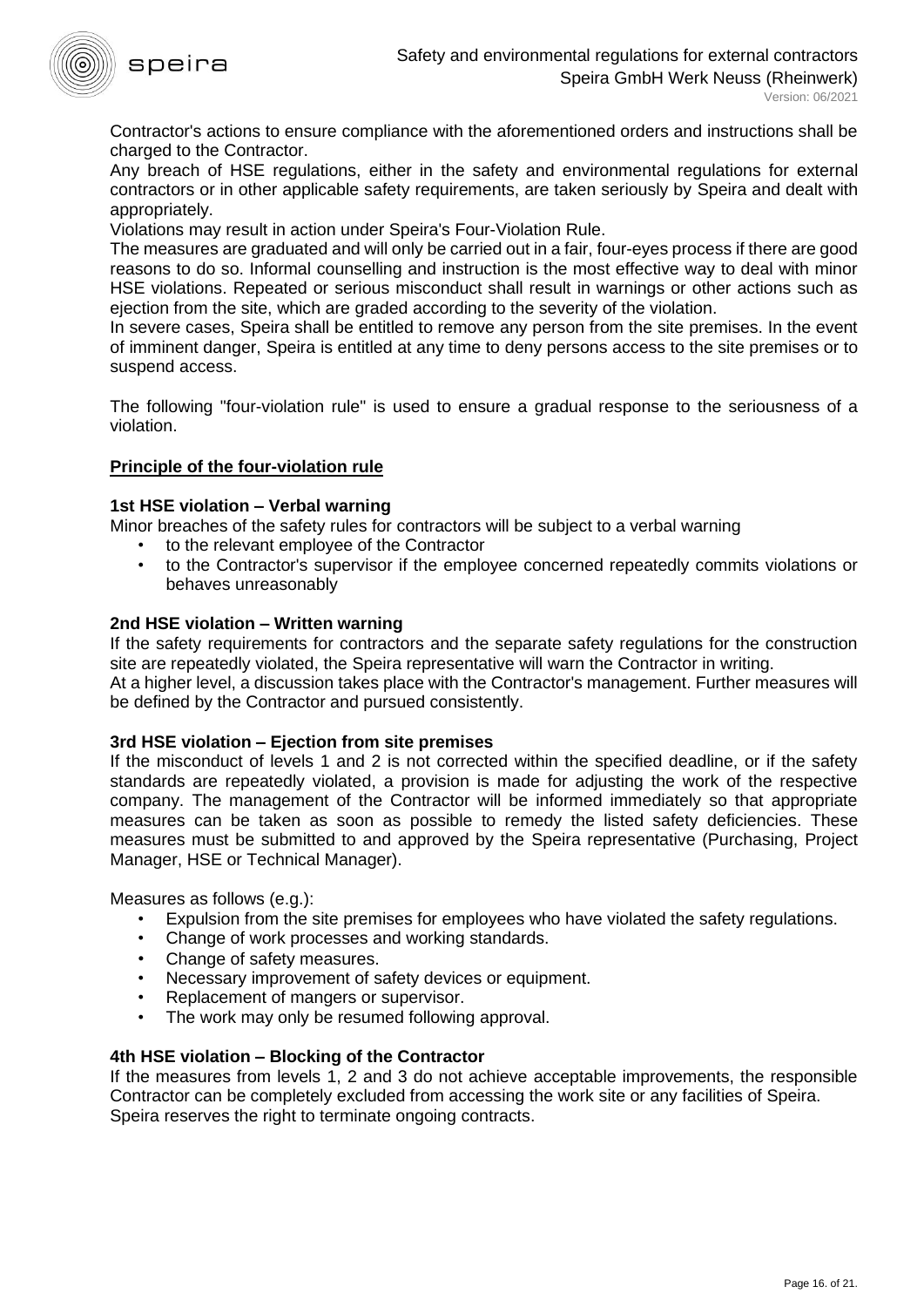

# <span id="page-16-0"></span>**Annexes**

- Checklist for contractors
- Contact details for the specialist departments
- Site plan of the workshops
- Site plan with special hazards at the Neuss site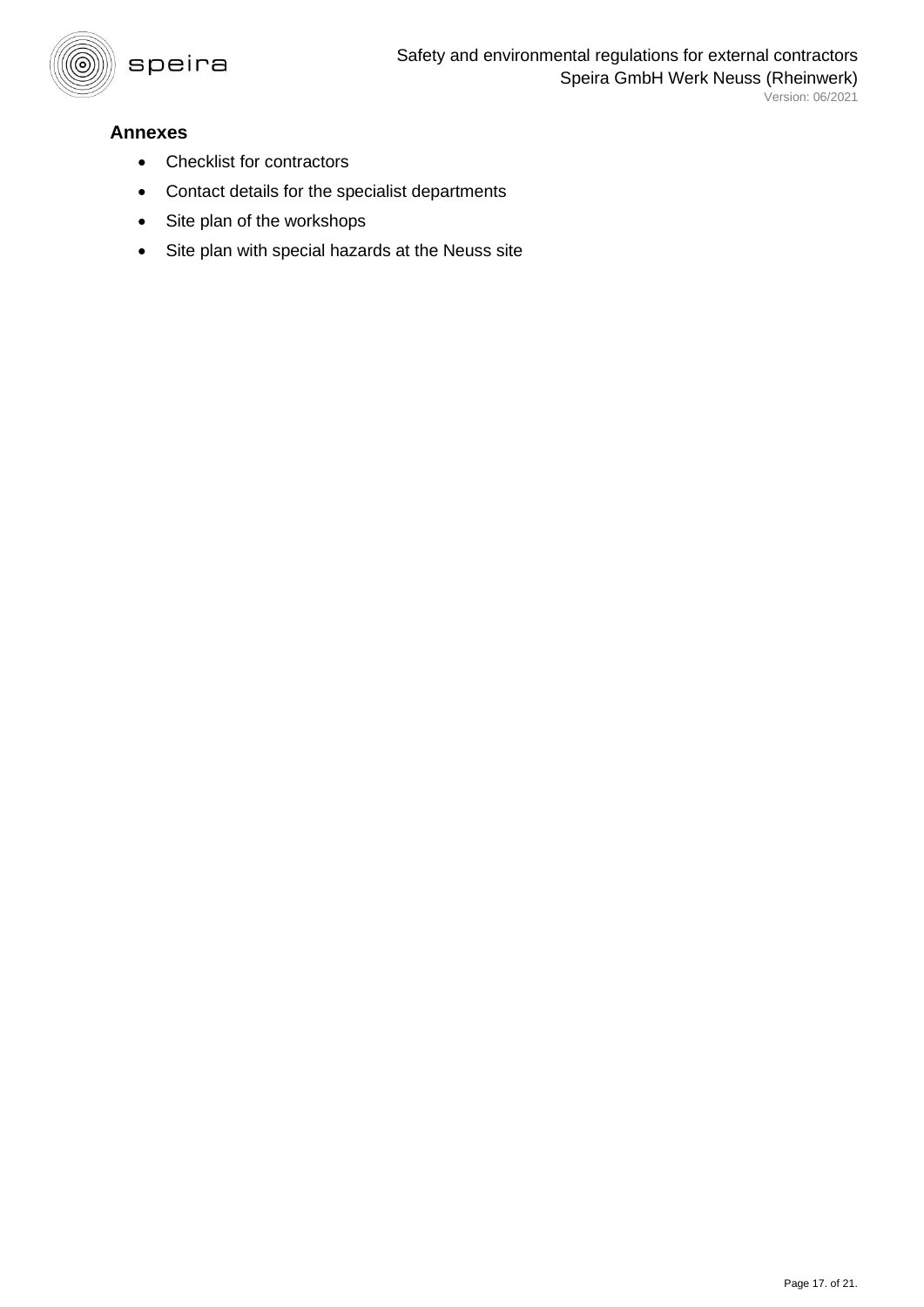

# **Checklist for contractors**

This checklist is intended to assist you as a Contractor to be well prepared for your work at the Neuss site and to avoid mistakes and stress. Please read the safety regulations for external contractors carefully; this checklist helps you to comply with the most important rules and contains the most common mistakes, but is not guaranteed to be complete.

- ☐ I have asked the responsible Speira Coordinator about the need for special PPE for protection against liquid metal
- $\Box$  I have scheduled enough time for instruction and training, as well as for the mandatory work permit procedure
- ☐ my employees are identified with their name and company on their helmets
- ☐ I am aware of the areas with electromagnetic fields and carcinogenic hazardous substances
- ☐ I have requested and complied with the work permit procedure
- $\Box$  for the securing of equipment, each employee carries a personal padlock which can be uniquely assigned to the employee and the company
- $\Box$  all the necessary instructions and risk assessments for special activities are available (e.g. use of PPE against falling, working with hazardous substances, operating of industrial trucks)
- ☐ special personnel requirements, e.g. for safety attendants or fire safety officers, depending on the activity, have been discussed with the Speira Coordinator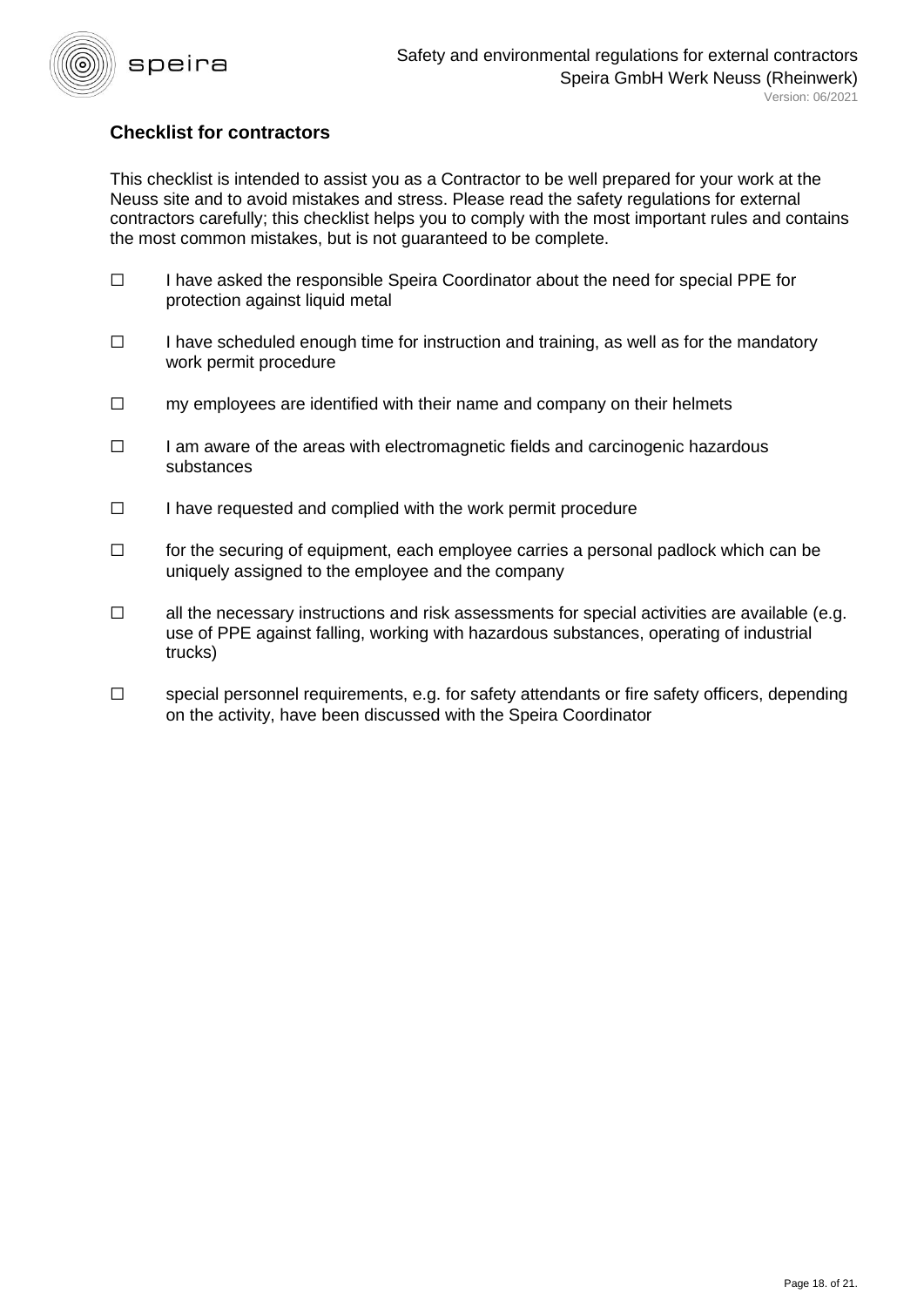

# **Contact details for the specialist departments**

# **Occupational Safety, Health Protection, Fire Safety**

02131-382-421 HSE.rheinwerk@hydro.com

# **Environmental Protection & Sustainability**

02131-382-237 HSE.rheinwerk@hydro.com

# **Company Medical Service**

02131-382-280 HSE.rheinwerk@hydro.com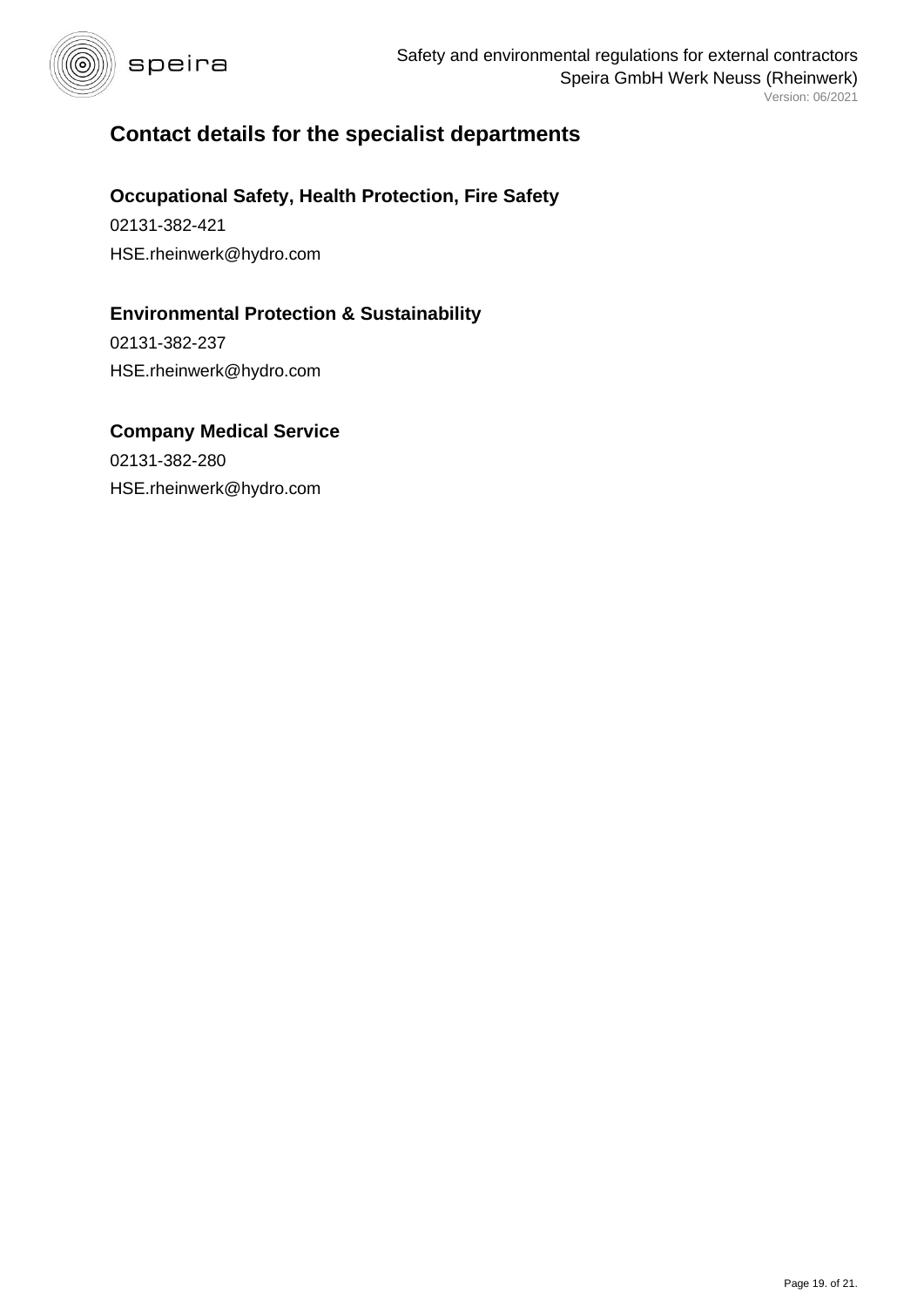## Site plan of the workshops



Stüttger